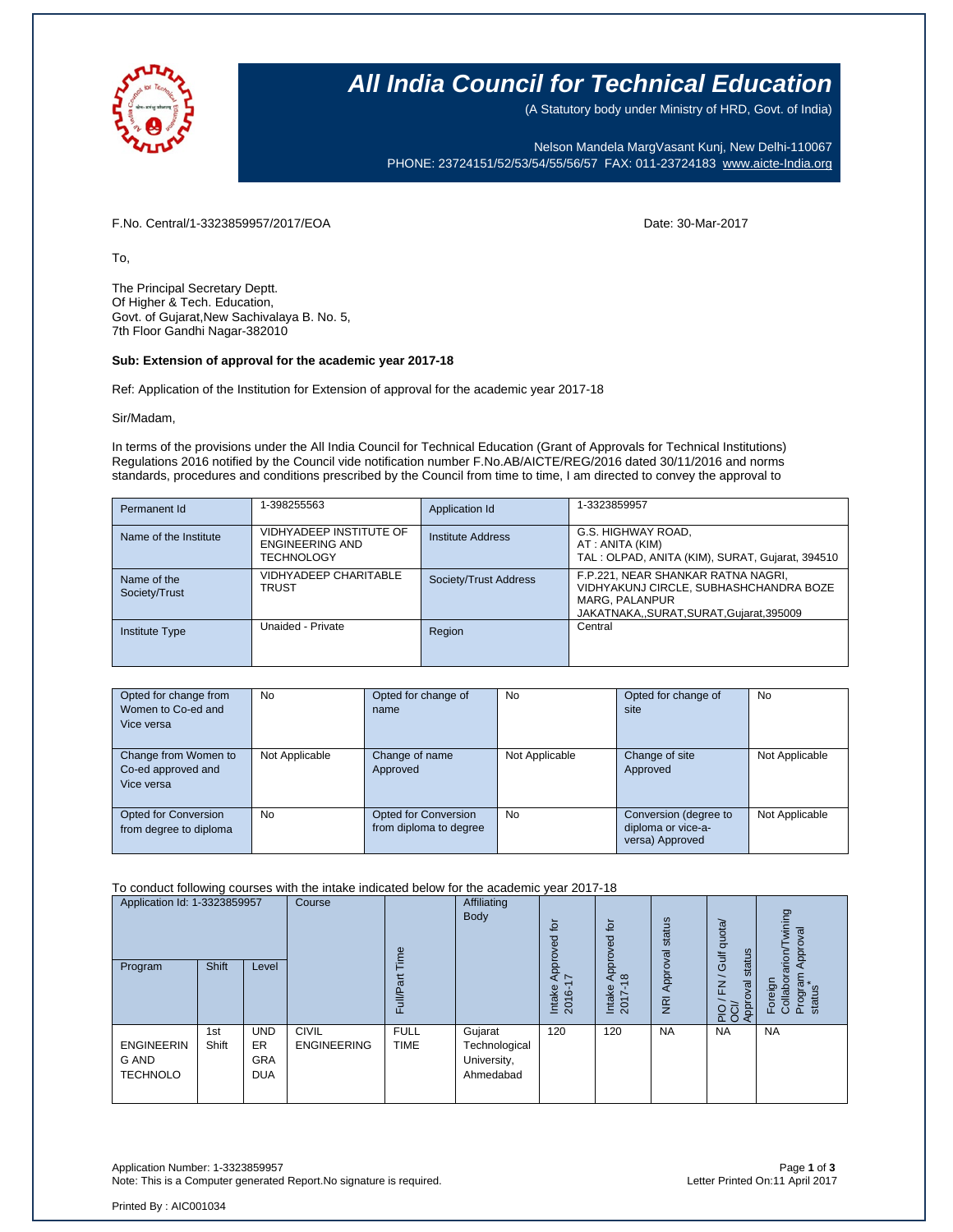

## **All India Council for Technical Education**

(A Statutory body under Ministry of HRD, Govt. of India)

Nelson Mandela MargVasant Kunj, New Delhi-110067 PHONE: 23724151/52/53/54/55/56/57 FAX: 011-23724183 [www.aicte-India.org](http://www.aicte-india.org/)

|                                                            |              | <b>TE</b>                                                        |                                                          |                            |                                                      |     |     |           |           |           |
|------------------------------------------------------------|--------------|------------------------------------------------------------------|----------------------------------------------------------|----------------------------|------------------------------------------------------|-----|-----|-----------|-----------|-----------|
| $\overline{GY}$                                            |              |                                                                  |                                                          |                            |                                                      |     |     |           |           |           |
| <b>ENGINEERIN</b><br><b>G AND</b><br><b>TECHNOLO</b><br>GY | 1st<br>Shift | <b>UND</b><br><b>ER</b><br><b>GRA</b><br><b>DUA</b><br><b>TE</b> | <b>COMPUTER</b><br><b>ENGINEERING</b>                    | <b>FULL</b><br><b>TIME</b> | Gujarat<br>Technological<br>University,<br>Ahmedabad | 60  | 60  | <b>NA</b> | <b>NA</b> | <b>NA</b> |
| <b>ENGINEERIN</b><br><b>G AND</b><br><b>TECHNOLO</b><br>GY | 1st<br>Shift | <b>UND</b><br>ER<br><b>GRA</b><br><b>DUA</b><br><b>TE</b>        | <b>ELECTRICAL</b><br><b>ENGINEERING</b>                  | <b>FULL</b><br><b>TIME</b> | Gujarat<br>Technological<br>University,<br>Ahmedabad | 120 | 120 | <b>NA</b> | <b>NA</b> | <b>NA</b> |
| <b>ENGINEERIN</b><br><b>G AND</b><br><b>TECHNOLO</b><br>GY | 1st<br>Shift | <b>UND</b><br>ER.<br><b>GRA</b><br><b>DUA</b><br><b>TE</b>       | <b>ELECTRONICS</b><br>&<br><b>COMMUNICATI</b><br>ON ENGG | <b>FULL</b><br><b>TIME</b> | Gujarat<br>Technological<br>University,<br>Ahmedabad | 60  | 60  | <b>NA</b> | <b>NA</b> | <b>NA</b> |
| <b>ENGINEERIN</b><br><b>G AND</b><br><b>TECHNOLO</b><br>GY | 1st<br>Shift | <b>UND</b><br><b>ER</b><br><b>GRA</b><br><b>DUA</b><br><b>TE</b> | <b>MECHANICAL</b><br><b>ENGINEERING</b>                  | <b>FULL</b><br><b>TIME</b> | Gujarat<br>Technological<br>University,<br>Ahmedabad | 180 | 180 | <b>NA</b> | <b>NA</b> | <b>NA</b> |
| <b>ENGINEERIN</b><br><b>G AND</b><br><b>TECHNOLO</b><br>GY | 2nd<br>Shift | <b>DIPL</b><br><b>OMA</b>                                        | <b>CIVIL</b><br><b>ENGINEERING</b>                       | <b>FULL</b><br><b>TIME</b> | Gujarat<br>Technological<br>University,<br>Ahmedabad | 60  | 60  | <b>NA</b> | <b>NA</b> | <b>NA</b> |
| <b>ENGINEERIN</b><br><b>G AND</b><br><b>TECHNOLO</b><br>GY | 2nd<br>Shift | <b>DIPL</b><br><b>OMA</b>                                        | <b>ELECTRICAL</b><br><b>ENGINEERING</b>                  | <b>FULL</b><br><b>TIME</b> | Gujarat<br>Technological<br>University,<br>Ahmedabad | 60  | 60  | <b>NA</b> | <b>NA</b> | <b>NA</b> |
| <b>ENGINEERIN</b><br><b>G AND</b><br><b>TECHNOLO</b><br>GY | 2nd<br>Shift | <b>DIPL</b><br><b>OMA</b>                                        | <b>MECHANICAL</b><br><b>ENGINEERING</b>                  | <b>FULL</b><br><b>TIME</b> | Gujarat<br>Technological<br>University,<br>Ahmedabad | 60  | 60  | <b>NA</b> | <b>NA</b> | <b>NA</b> |

The above mentioned approval is subject to the condition that

VIDHYADEEP INSTITUTE OF ENGINEERING AND TECHNOLOGY

shall follow and adhere to the Regulations, guidelines and directions issued by AICTE from time to time and the undertaking / affidavit given by the institution along with the application submitted by the institution on portal.

In case of any differences in content in this Computer generated Extension of Approval Letter, the content/information as approved by the Executive Council / General Council as available on the record of AICTE shall be final and binding.

Strict compliance of Anti-Ragging Regulation:- Approval is subject to strict compliance of provisions made in AICTE Regulation